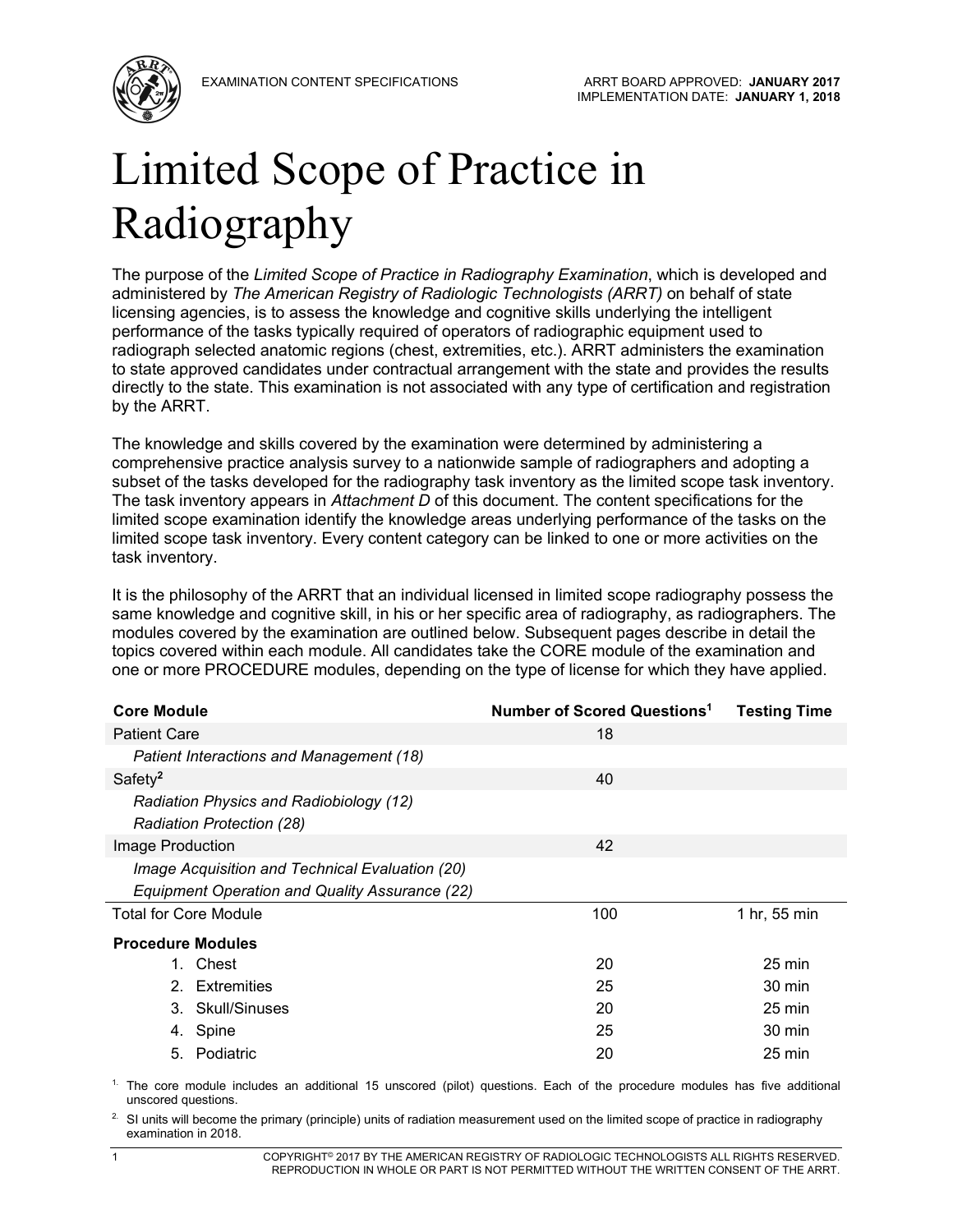

# **Patient Care**

#### **1. Patient Interactions and Management**

- A. Ethical and Legal Aspects
	- 1. patient's rights
		- a. informed consent (\*e.g., written, oral, implied)
		- b. confidentiality (HIPAA)
		- c. American Hospital Association (AHA) Patient Care Partnership (Patient's Bill of Rights)
			- 1. privacy
			- 2. extent of care (e.g., DNR)
			- 3. access to information
			- 4. living will, health care proxy, advanced directives
			- 5. research participation
	- 2. legal issues
		- a. verification (e.g., patient identification, compare order to clinical indication)
		- b. common terminology (e.g., battery, negligence, malpractice, beneficence)
		- c. legal doctrines (e.g., respondeat superior, res ipsa loquitur)
		- d. restraints versus immobilization
		- e. manipulation of electronic data (e.g., exposure indicator, processing algorithm, brightness and contrast, cropping or masking off anatomy)
	- 3. Professional Ethics
- B. Interpersonal Communication
	- 1. modes of communication
		- a. verbal/written
		- b. nonverbal (e.g., eye contact, touching)
	- 2. challenges in communication
		- a. interactions with others
			- 1. language barriers
			- 2. cultural and social factors
			- 3. physical or sensory impairments
			- 4. age
			- 5. emotional status, acceptance of condition
		- b. explanation of medical terms
		- c. strategies to improve understanding
	- 3. patient education (e.g., explanation of current procedure purpose, exam length)
- C. Physical Assistance and Monitoring
	- 1. patient transfer and movement
		- a. body mechanics (e.g., balance, alignment, movement)
		- b. patient transfer techniques
	- 2. assisting patients with medical equipment (e.g., oxygen delivery systems, urinary catheters)
	- 3. routine monitoring
		- a. vital signs
		- b. physical signs and symptoms (e.g., motor control, severity of injury)
		- c. fall prevention
		- d. documentation
- D. Medical Emergencies
	- 1. allergic reactions
	- (e.g., contrast media, latex) 2. cardiac or respiratory arrest
	- (e.g., CPR)
	- 3. physical injury or trauma
	- 4. other medical disorders (e.g., seizures, diabetic reactions)
- $^*$  The abbreviation "e.g.," is used to indicate that examples are listed in parentheses, but that it is not a complete list of all possibilities.

(Patient Care continues on the following page.)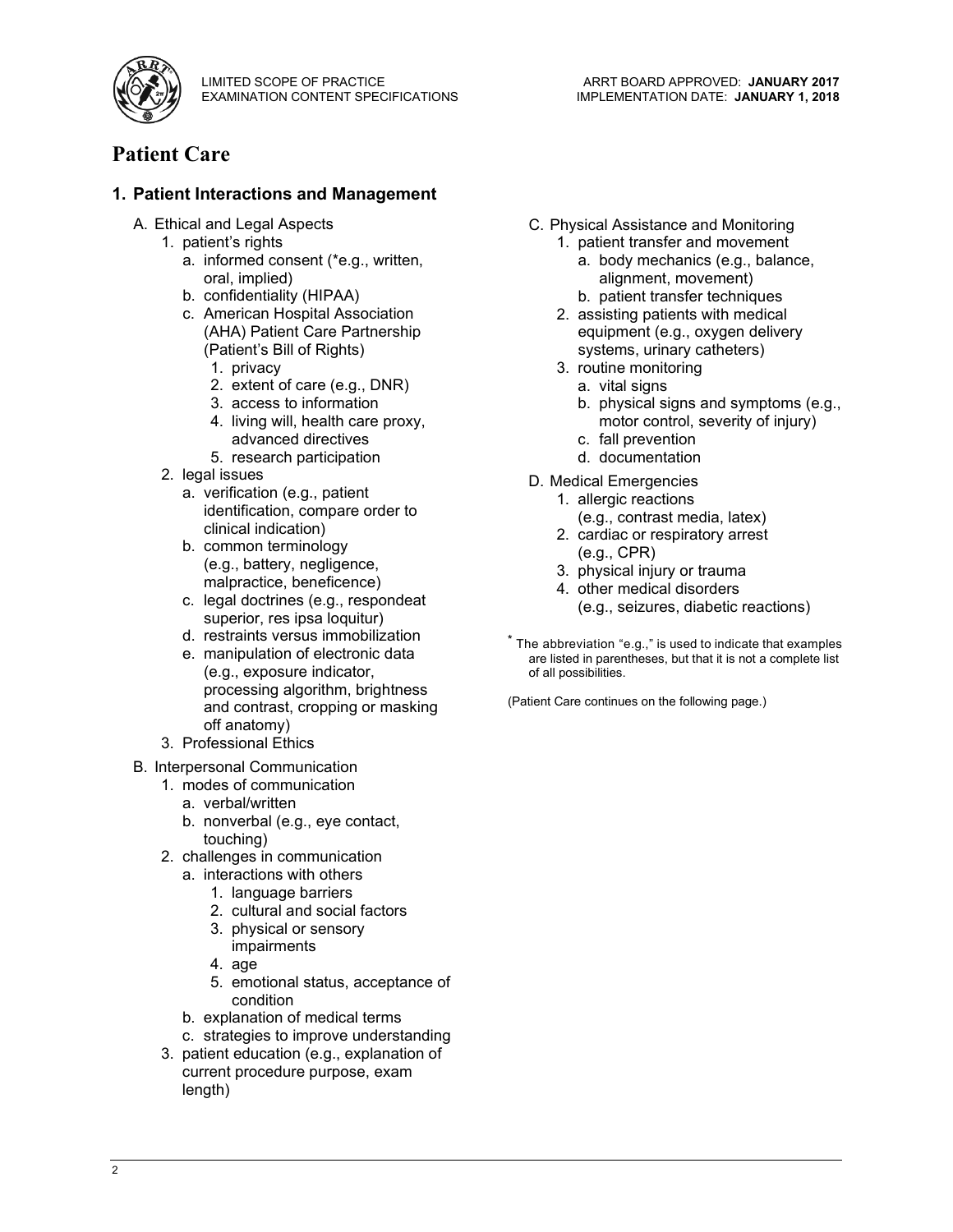

# **Patient Care (continued)**

- E. Infection Control
	- 1. cycle of infection
		- a. pathogen
		- b. reservoir
		- c. portal of exit
		- d. mode of transmission
			- 1. direct
				- a. droplet
				- b. direct contact
			- 2. indirect
				- a. airborne
				- b. vehicle borne–fomite
				- c. vector borne–mechanical or biological
		- e. portal of entry
		- f. susceptible host
	- 2. asepsis
		- a. equipment disinfection
		- b. equipment sterilization
		- c. medical aseptic technique
		- d. sterile technique
- 3. CDC Standard Precautions
	- a. hand hygiene
	- b. use of personal protective equipment (e.g., gloves, gowns, masks)
	- c. safe injection practices
	- d. safe handling of contaminated equipment/surfaces
	- e. disposal of contaminated materials
		- 1. linens
		- 2. needles
		- 3. patient supplies
		- 4. blood and body fluids
- 4. transmission-based precautions
	- a. contact
	- b. droplet
	- c. airborne
- 5. additional precautions
	- a. neutropenic precautions (reverse isolation)
	- b. healthcare associated (nosocomial) infections
- F. Handling and Disposal of Toxic or Hazardous Material
	- 1. chemicals
	- 2. safety data sheet (e.g., material safety data sheets)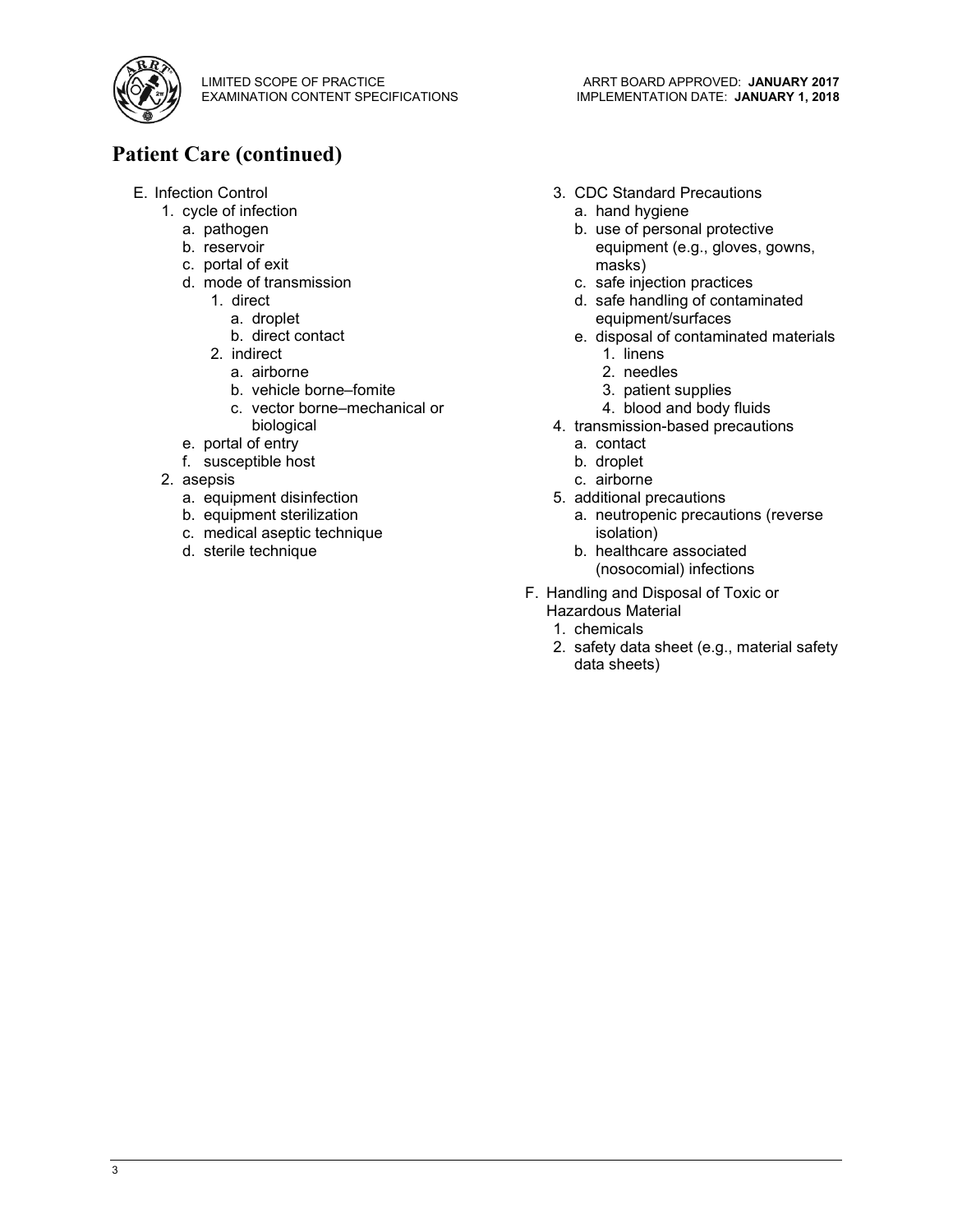

#### **1. Radiation Physics and Radiobiology**

- A. Principles of Radiation Physics
	- 1. x-ray production
		- a. source of free electrons (e.g., thermionic emission)
		- b. acceleration of electrons
		- c. focusing of electrons
		- d. deceleration of electrons
	- 2. target interactions
		- a. bremsstrahlung
		- b. characteristic
	- 3. x-ray beam
		- a. frequency and wavelength
		- b. beam characteristics
			- 1. quality
			- 2. quantity
			- 3. primary versus remnant (exit)
		- c. inverse square law
		- d. fundamental properties (e.g., travel in straight lines, ionize matter)
	- 4. photon interactions with matter
		- a. Compton effect
		- b. photoelectric absorption
		- c. coherent (classical) scatter
		- d. attenuation by various tissues
			- 1. thickness of body part
			- 2. type of tissue (atomic number)
- B. Biological Aspects of Radiation
	- 1. SI units of measurement (NCRP Report #160)

ARRT BOARD APPROVED: **JANUARY 2017** IMPLEMENTATION DATE: **JANUARY 1, 2018**

- a. absorbed dose (Gy)
- b. dose equivalent (Sv)
- c. exposure (C/kg)
- d. effective dose (Sv)
- 2. radiosensitivity
	- a. dose-response relationships
	- b. relative tissue radiosensitivities (e.g., LET, RBE)
	- c. cell survival and recovery (LD50)
	- d. oxygen effect
- 3. somatic effects
	- a. short-term versus long-term effects
	- b. acute versus chronic effects
	- c. carcinogenesis
	- d. organ and tissue response (e.g., eye, thyroid, breast, bone marrow, skin, gonadal)
- 4. acute radiation syndromes
	- a. hemopoietic
	- b. gastrointestinal (GI)
	- c. central nervous system (CNS)
- 5. embryonic and fetal risks
- 6. genetic impact
	- a. genetically significant dose
	- b. goals of gonadal shielding

(Safety continues on the following page.)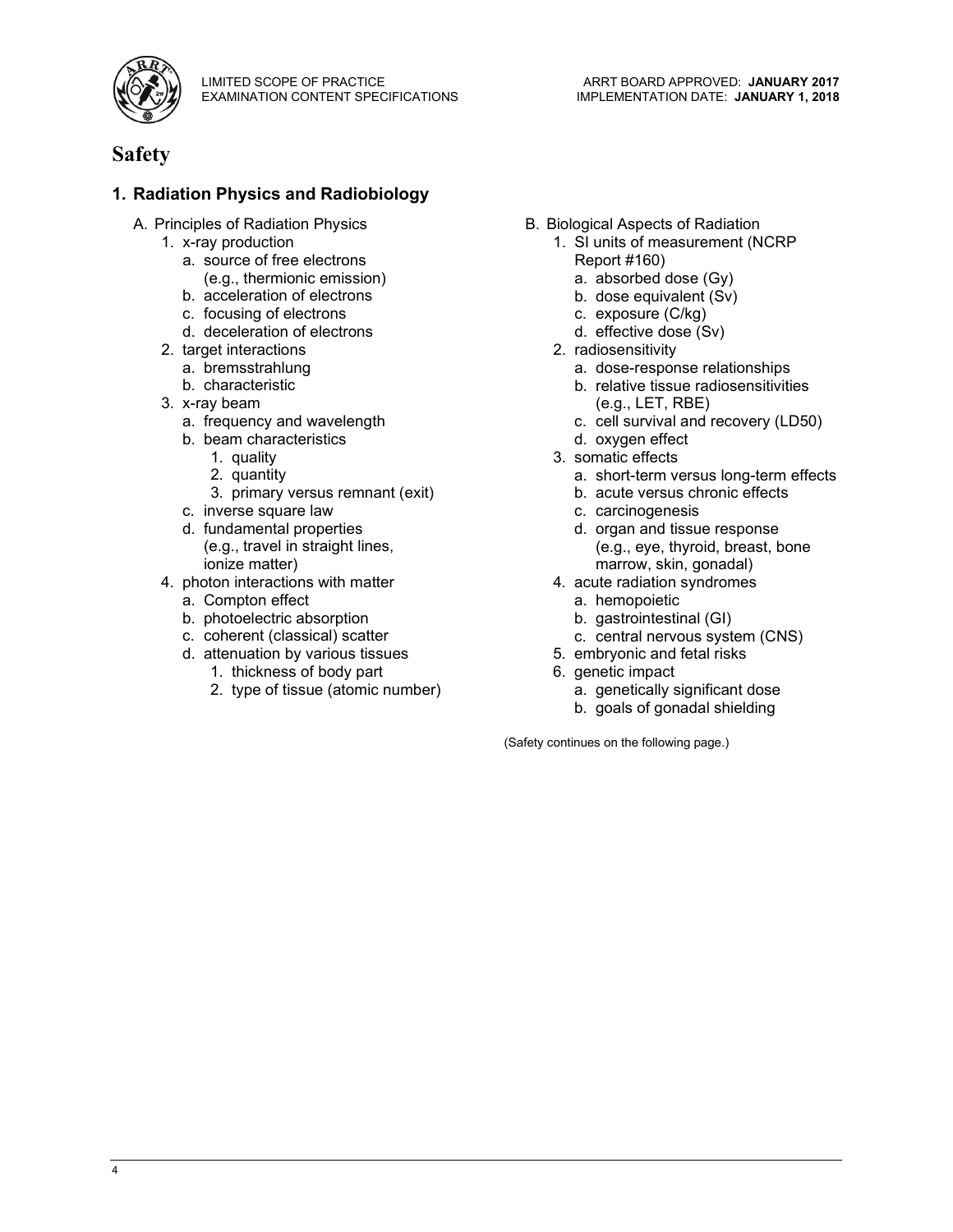

# **Safety (continued)**

#### **2. Radiation Protection**

- A. Minimizing Patient Exposure
	- 1. exposure factors
		- a. kVp
		- b. mAs
	- 2. shielding
		- a. rationale for use
		- b. types
		- c. placement
	- 3. beam restriction
		- a. purpose of primary beam restriction
		- b. types (e.g., collimators)
	- 4. filtration
		- a. effect on skin and organ exposure
		- b. effect on average beam energy c. NCRP recommendations (NCRP #102, minimum filtration in
	- useful beam) 5. patient considerations
		- a. positioning
		- b. communication
		- c. pediatric
		- d. morbid obesity
	- 6. radiographic dose documentation
	- 7. image receptors
	- 8. dose area product (DAP) meter
- B. Personnel Protection (ALARA)\*
	- 1. sources of radiation exposure
		- a. primary x-ray beam
		- b. secondary radiation
			- 1. scatter
			- 2. leakage
		- c. patient as source
	- 2. basic methods of protection
		- a. time
		- b. distance
		- c. shielding
	- 3. protective devices
		- a. types
		- b. attenuation properties
		- c. minimum lead equivalent (NCRP #102)
	- 4. radiation exposure and monitoring
		- a. dosimeters
			- 1. types
			- 2. proper use
		- b. NCRP recommendations for personnel monitoring (NCRP #116)
			- 1. occupational exposure
			- 2. public exposure
			- 3. embryo/fetus exposure
			- 4. dose equivalent limits
			- 5. evaluation and maintenance of personnel dosimetry records

\* Note: Although it is the responsibility of the individual licensed in limited scope radiography to apply radiation protection principles to minimize bioeffects for both patients and personnel, the ALARA concept is specific to personnel protection and is listed only for that section.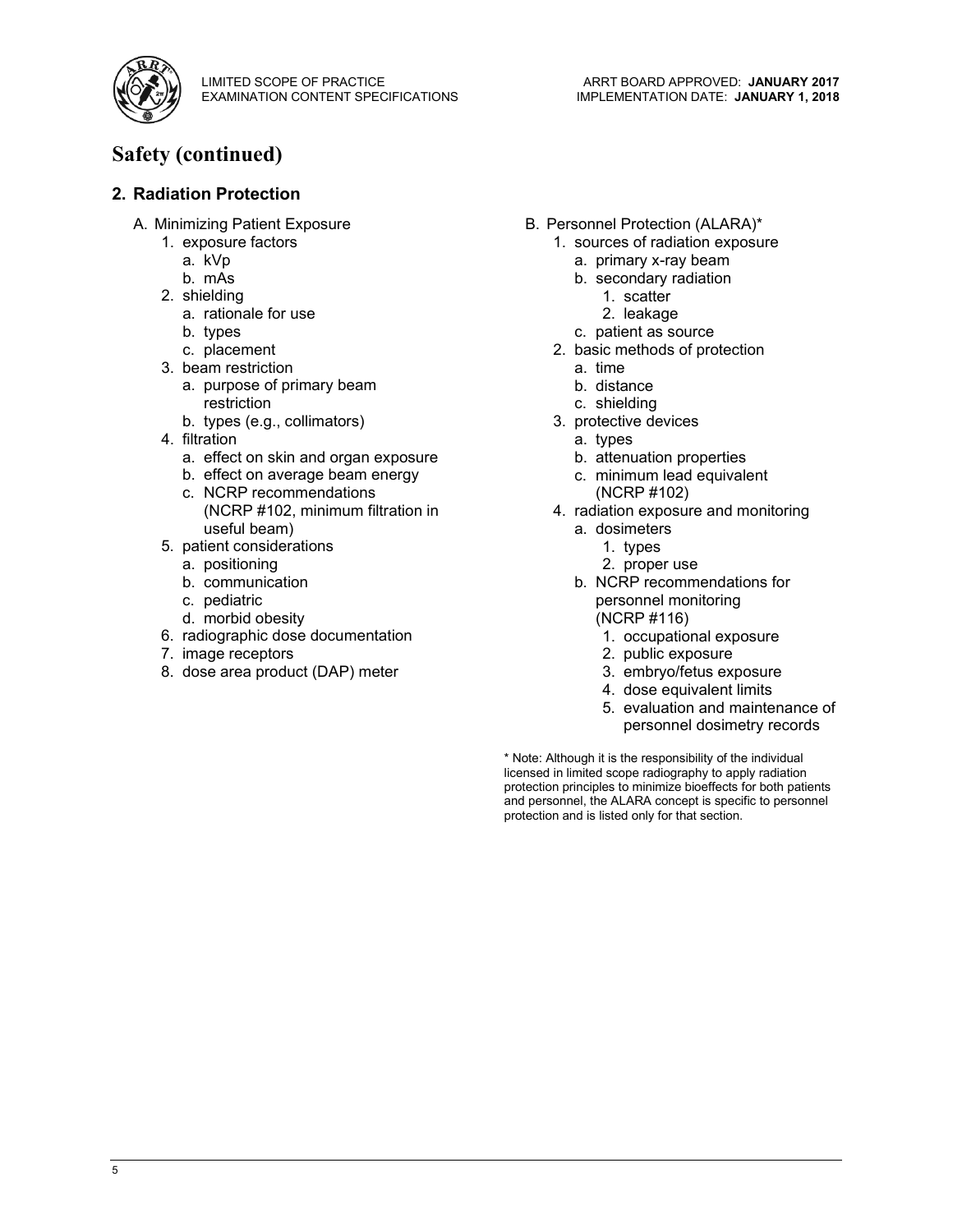

# **Image Production**

#### **1. Image Acquisition and Technical Evaluation**

A. Selection of Technical Factors Affecting Radiographic Quality Refer to *Attachment C* to clarify terms that may occur on the exam. (X indicates topics covered on the examination.)

|                                    | 1.<br><b>Receptor</b><br><b>Exposure</b> | 2.<br><b>Contrast</b> | 3.<br><b>Spatial</b><br><b>Resolution</b> | <b>Distortion</b> |
|------------------------------------|------------------------------------------|-----------------------|-------------------------------------------|-------------------|
| a. mAs                             | X                                        |                       |                                           |                   |
| b. kVp                             | X                                        | X                     |                                           |                   |
| c. OID                             |                                          | X (air gap)           | X                                         | X                 |
| d. SID                             | X                                        |                       | X                                         | х                 |
| e. focal spot size                 |                                          |                       | X                                         |                   |
| f. tube filtration                 | X                                        | X                     |                                           |                   |
| g. beam restriction                | X                                        | X                     |                                           |                   |
| h. motion                          |                                          |                       | X                                         |                   |
| anode heel effect                  | X                                        |                       |                                           |                   |
| patient factors (size, pathology)  | X                                        | X                     | X                                         | x                 |
| k. angle (tube, part, or receptor) |                                          |                       | Χ                                         | x                 |

- B. Technique Charts
	- 1. anatomically programmed technique
	- 2. caliper measurement
	- 3. fixed versus variable kVp
	- 4. special considerations
		- a. pathologic factors
		- b. age (e.g., pediatric, geriatric)
		- c. body mass index (BMI)
- C. Digital Imaging Characteristics
	- 1. spatial resolution (equipment related)
		- a. pixel characteristics (e.g., size, pitch)
		- b. detector element (DEL) (e.g., size, pitch, fill factor)
		- c. matrix size
		- d. sampling frequency
- 2. contrast resolution (equipment related)
	- a. bit depth
	- b. modulation transfer function (MTF)
	- c. detective quantum efficiency (DQE)
- 3. image signal (exposure related)
	- a. dynamic range
	- b. quantum noise (quantum mottle)
	- c. signal to noise ratio (SNR)
	- d. contrast to noise ratio (CNR)
- D. Image Identification
	- 1. methods (e.g., radiographic, electronic)
	- 2. legal considerations (e.g., patient data, examination data)

(Image Production continues on the following page.)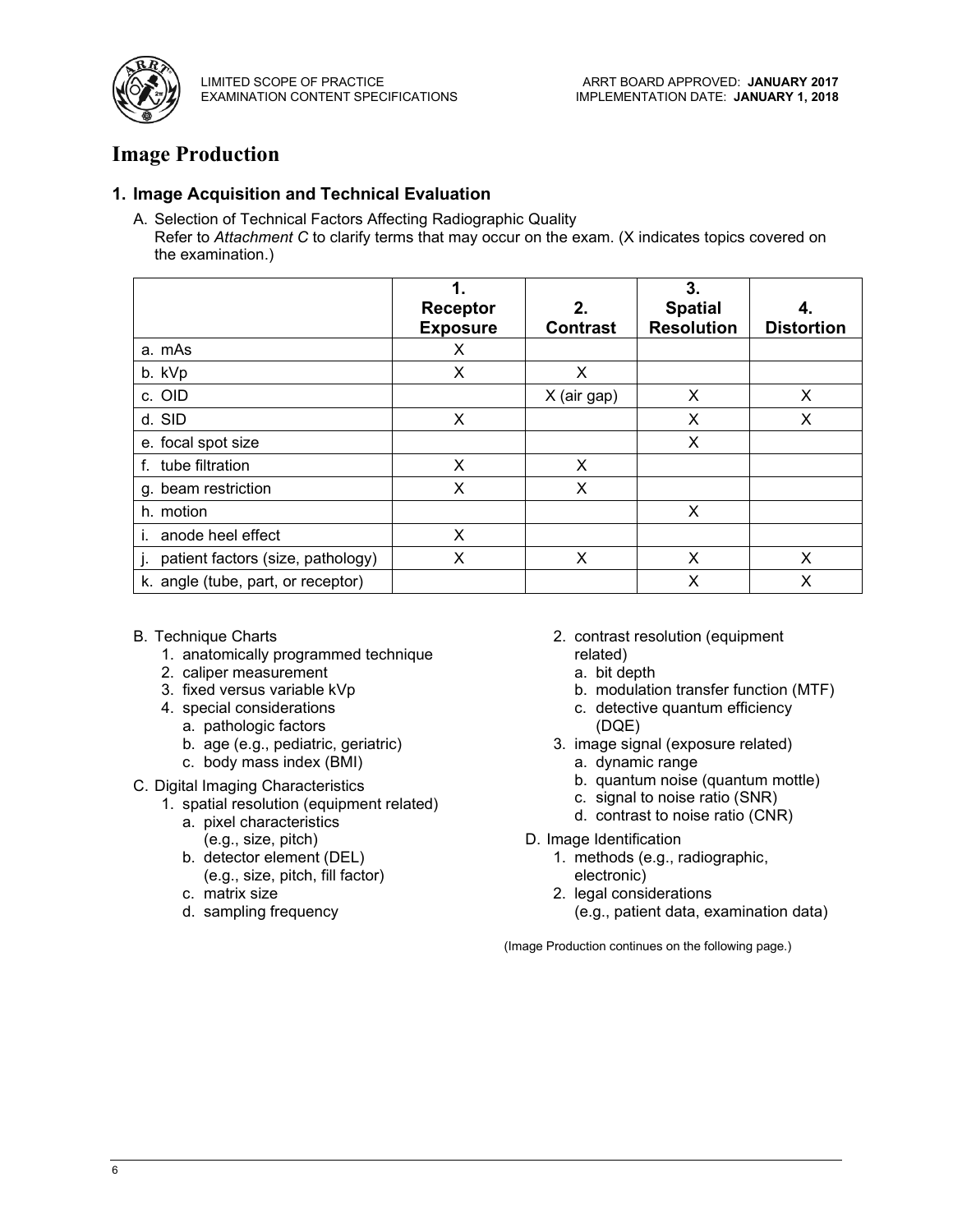

## **Image Production (continued)**

#### **2. Equipment Operation and Quality Assurance**

- A. Imaging Equipment
	- 1. components of radiographic unit (fixed or mobile)
		- a. operating console
		- b. x-ray tube construction
			- 1. electron source
			- 2. target materials
			- 3. induction motor
		- c. manual exposure controls
		- d. beam restriction
	- 2. x-ray generator, transformers and rectification system
		- a. basic principles
		- b. tube loading
	- 3. components of digital imaging
		- a. CR components
			- 1. plate (e.g., photo-stimulable phosphor [PSP])
		- 2. plate reader b. DR image receptors
			- 1. flat panel
			- 2. charge coupled device (CCD)
			- 3. complementary metal oxide
			- semiconductor (CMOS)
- B. Image Processing and Display
	- 1. raw data (pre-processing)
		- a. analog-to-digital converter (ADC)
		- b. quantization
		- c. corrections (e.g., rescaling, flat fielding, dead pixel correction)
		- d. histogram
	- 2. corrected data for processing
		- a. grayscale
		- b. edge enhancement
		- c. equalization
		- d. smoothing
	- 3. data for display
		- a. values of interest (VOI)
		- b. look-up table (LUT)
	- 4. post-processing
		- a. brightness
		- b. contrast
		- c. region of interest (ROI)
		- d. electronic cropping or masking
		- e. stitching
	- 5. display monitors
		- a. viewing conditions (e.g., viewing angle, ambient lighting)
		- b. spatial resolution (e.g., pixel size, pixel pitch)
		- c. brightness and contrast
	- 6. imaging informatics
		- a. DICOM
		- b. PACS
		- c. RIS (modality work list)
		- d. HIS
		- e. EMR or EHR

(Image Production continues on the following page.)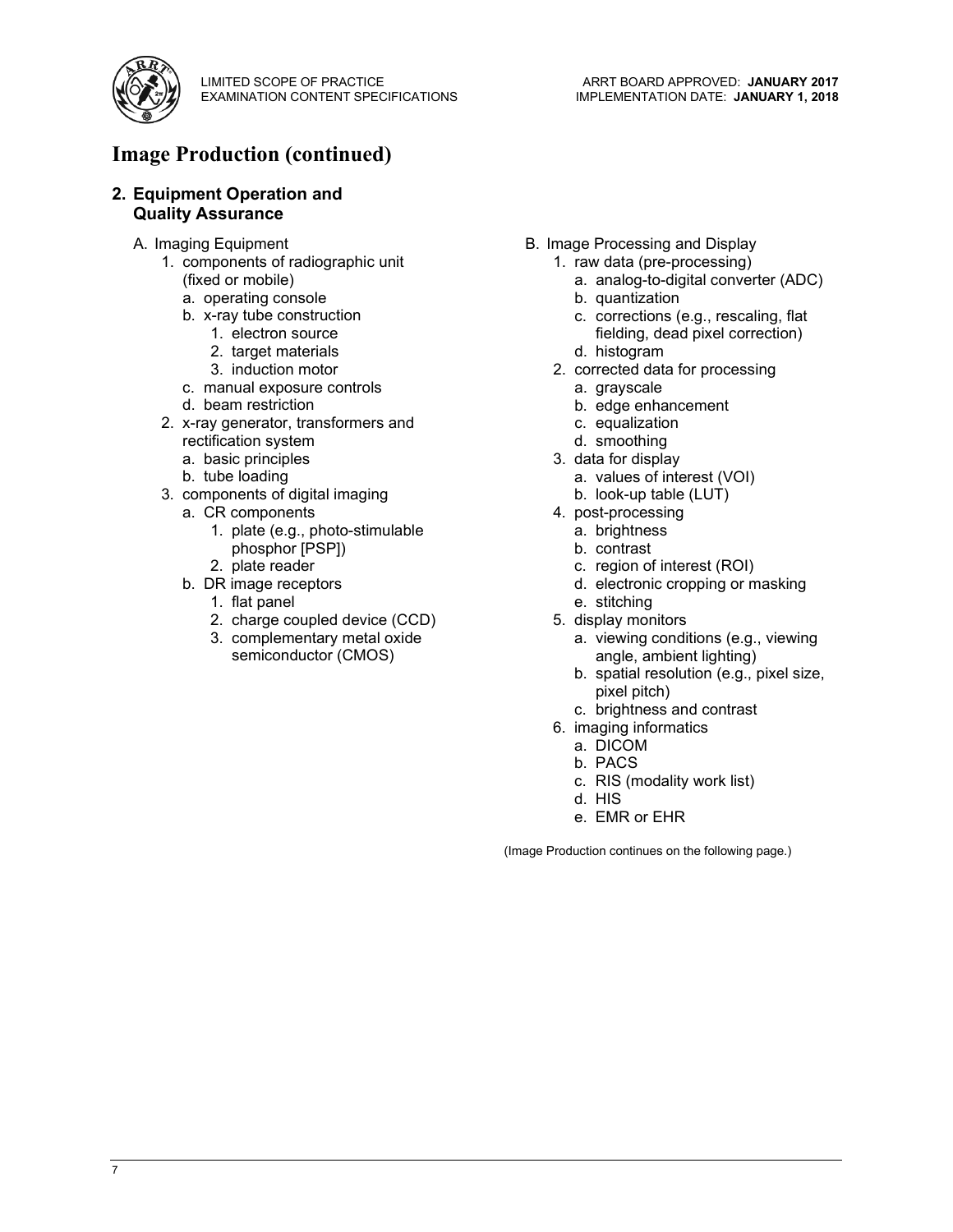

# **Image Production (continued)**

- C. Criteria for Image Evaluation of Technical Factors
	- 1. exposure indicator
	- 2. quantum noise (quantum mottle)
	- 3. gross exposure error (e.g., loss of contrast, saturation)
	- 4. contrast
	- 5. spatial resolution
	- 6. distortion (e.g., size, shape)
	- 7. identification markers (e.g., anatomical side, patient, date)
	- 8. image artifacts
	- 9. radiation fog
- D. Quality Control of Imaging Equipment and Accessories
	- 1. beam restriction
		- a. light field to radiation field alignment
		- b. central ray alignment
	- 2. recognition and reporting of malfunctions
	- 3. digital imaging receptor systems
		- a. maintenance (e.g., detector calibration, plate reader calibration)
		- b. QC tests (e.g., erasure thoroughness, plate uniformity, spatial resolution)
		- c. display monitor quality assurance (e.g., grayscale standard display function, luminance)
	- 4. shielding accessories (e.g., lead apron, glove testing)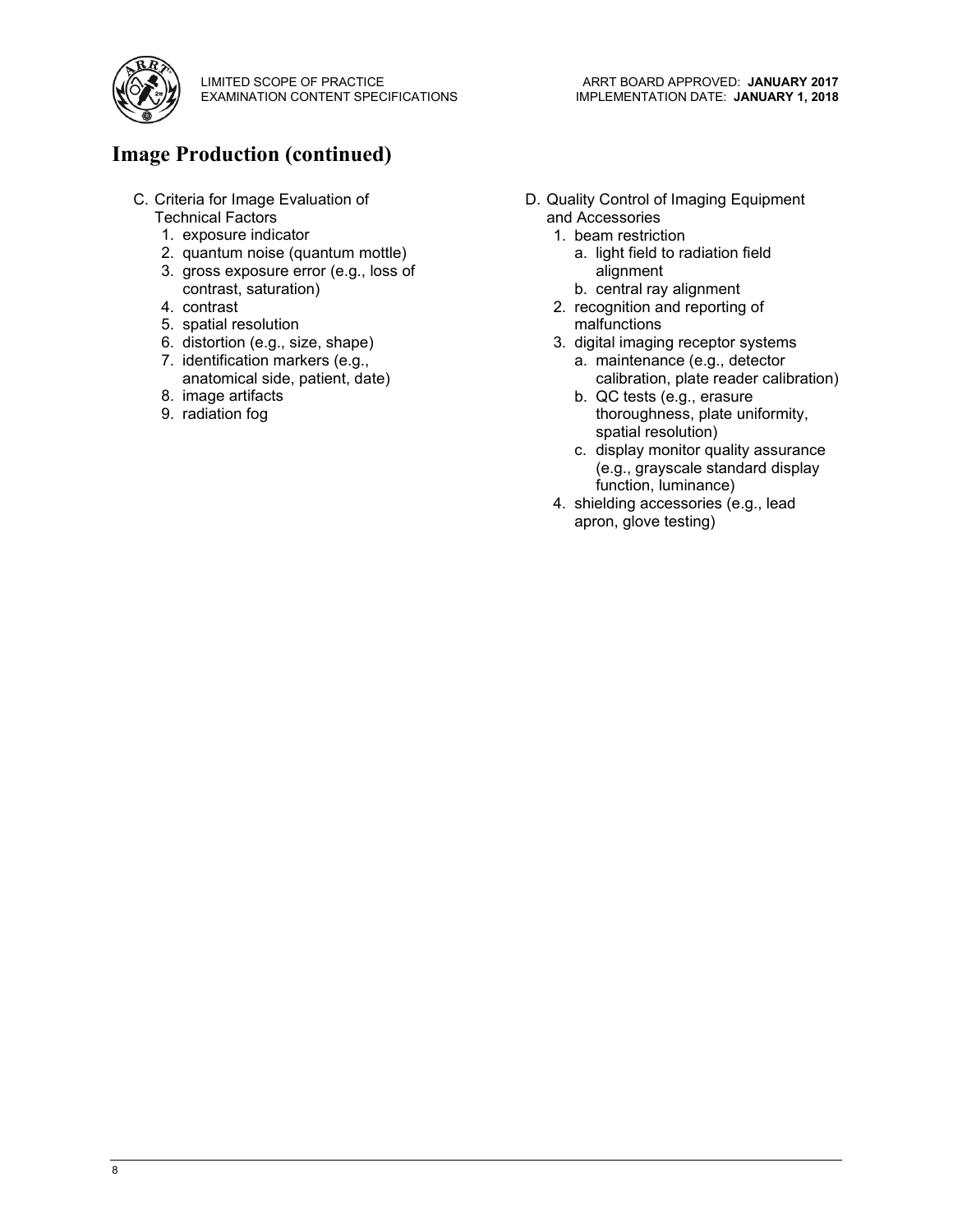

# **Procedures**

The specific positions and projections within each anatomic region that may be covered on the examination are listed in *Attachment A*. A guide to positioning terminology appears in *Attachment B*.

|    |          | <b>PROCEDURE</b><br>MODULE <sup>1</sup>                                         |              | # QUESTIONS<br>PER MODULE <sup>2</sup> |    | <b>FOCUS OF QUESTIONS 3</b>                                                            |
|----|----------|---------------------------------------------------------------------------------|--------------|----------------------------------------|----|----------------------------------------------------------------------------------------|
|    | 1. Chest |                                                                                 |              |                                        |    |                                                                                        |
|    |          | A. Routine                                                                      |              | 16                                     |    | 1. Positioning (e.g.,<br>topographic landmarks,                                        |
|    |          | B. Other                                                                        | <b>TOTAL</b> | $\overline{4}$<br>20                   |    | body positions, path of<br>central ray, immobilization                                 |
| 2. |          | <b>Extremities</b>                                                              |              |                                        |    | devices, respiration)                                                                  |
|    |          | A. Lower (toes, foot,<br>calcaneus, ankle, tibia/<br>fibula, knee/ patella, and |              |                                        | 2. | emphasis: high<br><b>Anatomy</b> (including                                            |
|    |          | distal femur)                                                                   |              | 11                                     |    | physiology, basic pathology,                                                           |
|    |          | B. Upper (fingers, hand,<br>wrist, forearm, elbow, and<br>humerus)              |              | 11                                     |    | and related medical<br>terminology)                                                    |
|    |          | C. Pectoral Girdle (shoulder,                                                   |              |                                        |    | emphasis: medium                                                                       |
|    |          | scapula, clavicle, and<br>acromioclavicular joints)                             | <b>TOTAL</b> | <u>_3</u><br>25                        | 3. | <b>Evaluation of displayed</b><br>anatomical structures<br>(e.g., patient positioning, |
|    |          | 3. Skull/Sinuses                                                                |              |                                        |    | tube-part-image receptor                                                               |
|    |          | A. Skull                                                                        |              | 8                                      |    | alignment)                                                                             |
|    |          | <b>B.</b> Paranasal Sinuses                                                     |              | 8                                      |    | emphasis: medium                                                                       |
|    |          | C. Facial Bones (orbits,<br>nasal bones)                                        |              | <u>4</u>                               |    |                                                                                        |
|    |          |                                                                                 | <b>TOTAL</b> | 20                                     |    | 4. Procedure adaptation (e.g.,<br>body habitus, body mass                              |
|    | 4. Spine |                                                                                 |              |                                        |    | index, trauma, pathology,                                                              |
|    |          | A. Cervical Spine                                                               |              | 8                                      |    | age, limited mobility, casts,<br>splints, soft tissue for foreign                      |
|    |          | <b>B.</b> Thoracic Spine                                                        |              | 6                                      |    | body, etc.)                                                                            |
|    |          | C. Lumbar Spine                                                                 |              | 8                                      |    |                                                                                        |
|    |          | D. Sacrum, Coccyx, and<br>Sacroiliac Joints                                     |              | $\overline{2}$                         | 5. | emphasis: low<br><b>Equipment and</b>                                                  |
|    |          | E. Scoliosis Series                                                             |              | 1                                      |    | Accessories (grids or                                                                  |
|    |          |                                                                                 | <b>TOTAL</b> | 25                                     |    | Bucky, compensating filter,<br>automatic exposure control                              |
| 5. |          | <b>Podiatric</b><br>A. Foot and Toes                                            |              | 14                                     |    | [AEC], automatic collimation)                                                          |
|    |          | B. Ankle                                                                        |              | 5                                      |    | emphasis: low                                                                          |
|    |          | C. Calcaneus (os calcis)                                                        |              | $\overline{1}$                         |    |                                                                                        |
|    |          |                                                                                 | <b>TOTAL</b> | 20                                     |    |                                                                                        |

#### **Notes:**

- 1. Examinees take one or more procedure modules, depending on the type of license they have applied for. Each procedure module has 20 or 25 scored test questions, depending on the module (see chart above). The number of questions within a module should be regarded as approximate values.
- 2. Each of the procedure modules has five additional unscored questions.
- 3. The procedure modules may include questions about the five areas listed under *FOCUS OF QUESTIONS* on the right side of the chart. The podiatric module does not include questions from the equipment and accessories section.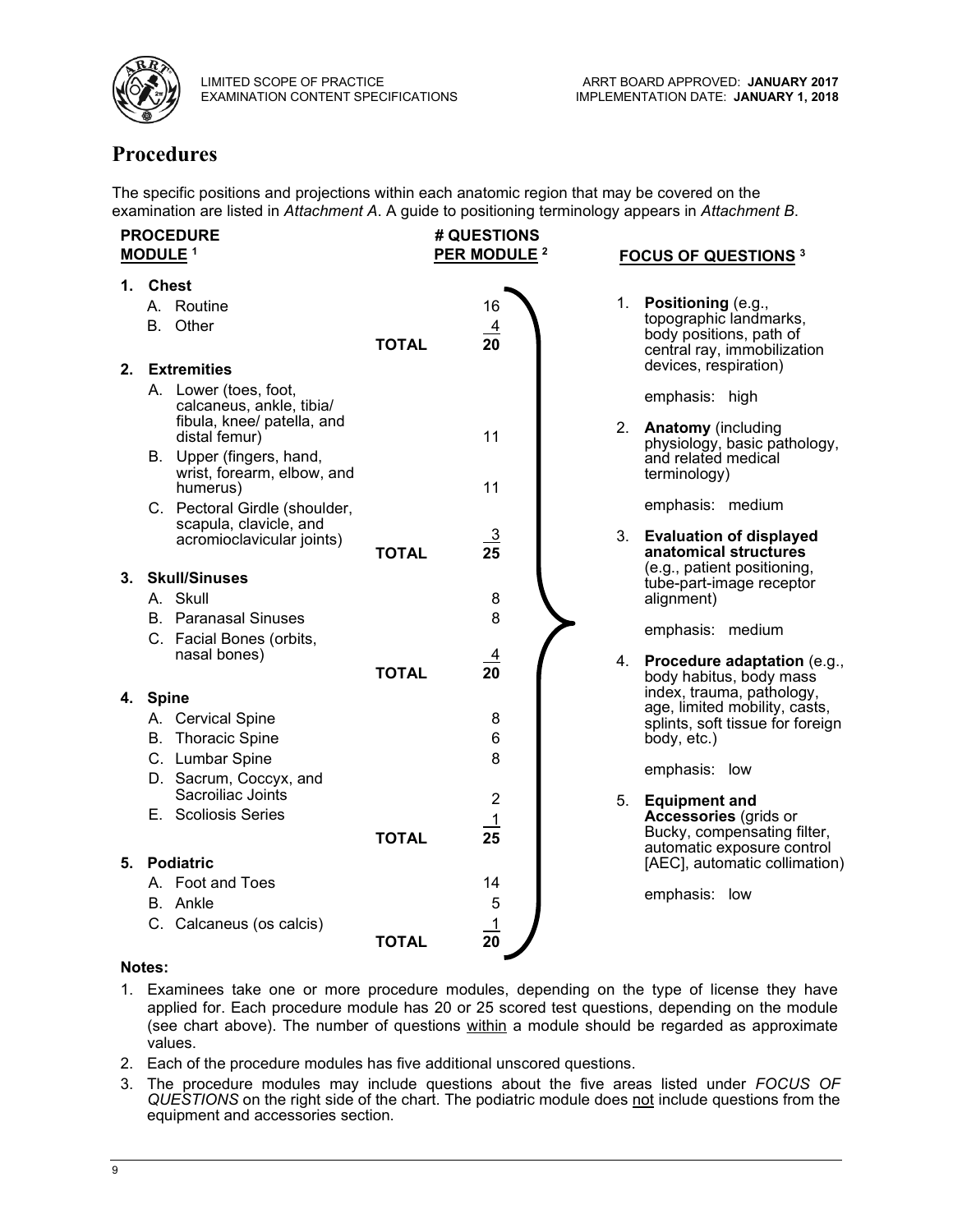

**IV. Spine**

A. Cervical Spine 1. AP axial 2. AP open mouth<br>3. lateral lateral 4. PA axial obliques 5. AP axial obliques 6. lateral swimmers

B. Thoracic Spine 1. AP

C. Lumbar Spine 1. AP 2. PA 3. lateral

2. lateral, breathing 3. lateral, expiration

4. L5-S1 lateral spot 5. posterior oblique 6. anterior oblique 7. AP axial L5-S1

D. Sacrum and Coccyx 1. AP axial sacrum 2. AP axial coccyx

combined

separate E. Sacroiliac Joints 1. AP

**V. Podiatric**

B. Ankle\* 1. AP\* 2. mortise\*

A. Foot and Toes

5. lateral\* C. Calcaneus

\*weightbearing

2. posterior oblique 3. anterior oblique F. Scoliosis Series 1. AP or PA 2. lateral

> 1. dorsal plantar (DP)\* 2. medial oblique 3. lateral oblique 4. lateral\*

5. sesamoidal axial\*

3. AP medial oblique\* 4. AP lateral oblique\*

1. axial calcaneal\*

2. Harris and Beath (ski-jump)\*

8. AP right and left bending 9. lateral flexion and extension

3. lateral sacrum and coccyx,

4. lateral sacrum or coccyx,

5. open mouth parietoacanthial (Waters), horizontal beam

lateral flexion and extension

#### **Attachment A**

#### **Radiographic Positions and Projections**

- **I. Chest**
	- A. Chest
		-
		- 1. PA or AP upright lateral upright
		- 3. AP Lordotic
		- 4. AP supine
		- 5. lateral decubitus
		- 6. anterior and posterior obliques
- **II. Extremities**
	- A. Toes
		- 1. AP, entire forefoot 2. AP or AP axial toe
		-
		- 3. oblique toe lateral toe
		- 5. sesamoids, tangential
	- B. Foot
		- 1. AP axial
		- 2. medial oblique
		-
		- 3. lateral oblique lateral
		- 5. AP axial weight bearing
		- 6. lateral weight bearing
	- C. Calcaneus
	- 1. lateral
		-
		- 2. plantodorsal, axial dorsoplantar, axial
	- D. Ankle
		- 1. AP
		- 2. mortise
		- 3. lateral
		- 4. medial oblique
		- 5. AP stress views
		- 6. AP weight bearing<br>7. lateral weight beari
		- lateral weight bearing
	- E. Tibia/Fibula
		- 1. AP
		- 2. lateral
	- F. Knee/patella
		- 1. AP
		- 2. Lateral
		- 3. AP weight bearing<br>4. lateral oblique
		- lateral oblique
		- 5. medial oblique
		- 6. PA axial–intercondylar fossa (Holmblad)
		- 7. PA axial–intercondylar fossa (Camp Coventry)
		- 8. AP axial–intercondylar fossa (Béclère)
		- 9. PA patella
		-
		- 10. Tangential (Merchant)
		- 11. tangential (Settegast) 12. tangential (Hughston)
	- G. Femur (Distal)
	- - 1. AP
	- 2. lateral H. Fingers
		- 1. PA entire hand
		-
		- 2. PA finger only
		- 3. lateral<br>4. medial
		- medial and/or lateral oblique
		- 5. AP thumb
		- 6. medial oblique thumb
		- lateral thumb
	- I. Hand
		- 1. PA
		- 2. lateral 3. lateral oblique
		-
	- J. Wrist

10

- 1. PA lateral oblique
- 3. lateral<br>4 PA-ulr PA-ulnar deviation
- 
- 5. PA axial (Stecher)<br>6. tangential carpal ca tangential carpal canal (Gaynor-
- Hart)
- K. Forearm
	- 1. AP
	- 2. lateral
- L. Elbow
	- 1. AP
	- 2. lateral
	- 3. lateral oblique
	- 4. medial oblique
	- 5. AP partial flexion
	- 6. trauma axial laterals (Coyle)
- M. Humerus
	- 1. AP
	- 2. lateral
- 3. neutral
	- 4. transthoracic lateral
- N. Shoulder
- - 1. AP internal and external rotation

Q. Acromioclavicular Joints – AP Bilateral With and Without Weights

1. AP axial (Towne) 2. lateral<br>3. PA axi

PA axial (Caldwell)

5. submentovertex (full basal)

2. parietoacanthial (Waters) 3. PA axial (Caldwell)<br>4 modified parietoaca modified parietoacanthial (modified Waters)

1. parietoacanthial (Waters)

1. parietoacanthial (Waters)

1. lateral, horizontal beam<br>2. PA axial (Caldwell), PA axial (Caldwell), horizontal beam 3. parietoacanthial (Waters), horizontal beam 4. submentovertex (full basal), horizontal beam

3. PA axial (Caldwell)

- 
- 2. inferosuperior axial (Lawrence)
- 3. posterior oblique (Grashey)
- AP neutral
- 5. scapular Y
- O. Scapula 1. AP 2. lateral

P. Clavicle 1. AP 2. AP axial 3. PA axial

**III. Skull/Sinuses** A. Skull

4. PA

B. Facial Bones 1. lateral

C. Nasal Bones

2. lateral

lateral 3. PA axial (Caldwell) modified parietoacanthial (modified Waters)

E. Paranasal Sinuses

D. Orbits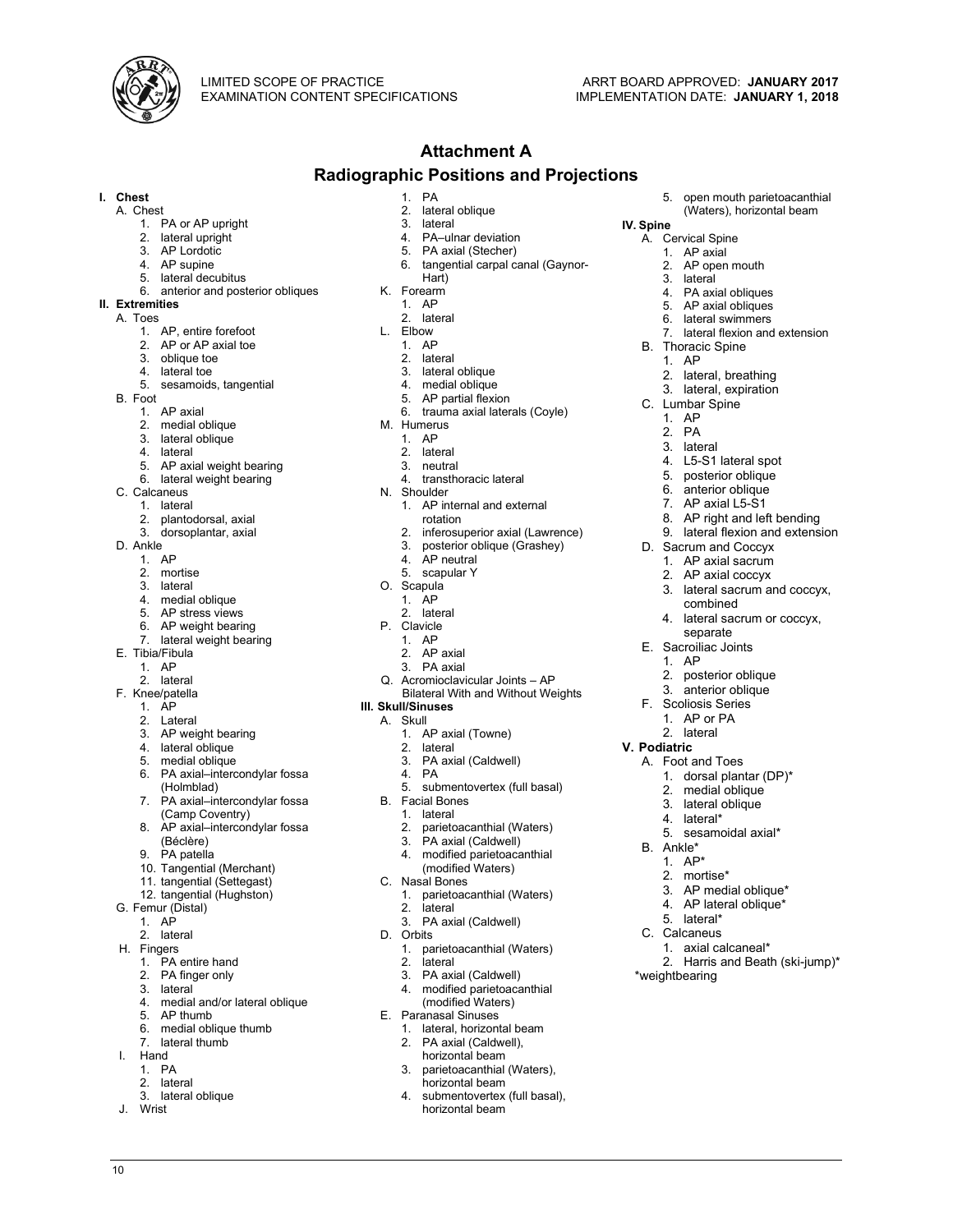

#### **Attachment B Standard Terminology for Positioning and Projection**

*Radiographic View*: Describes the body part as seen by the image receptor or other recording medium, such as a fluoroscopic screen. Restricted to the discussion of a *radiograph* or *image*.

*Radiographic Position*: Refers to a specific body position, such as supine, prone, recumbent, erect or Trendelenburg. Restricted to the discussion of the *patient's physical position*.

*Radiographic Projection*: Restricted to the discussion of the *path of the central ray*.

#### POSITIONING TERMINOLOGY

- A. Lying Down
	- 1. *supine* − lying on the back
	- 2. *prone* − lying face downward
	- 3. *decubitus* − lying down with a horizontal x-ray beam
	- 4. *recumbent* − lying down in any position
- B. Erect or Upright
	- 1. *anterior position* − facing the image receptor
	- 2. *posterior position* − facing the radiographic tube
- C. Either Upright or Recumbent
	- 1. oblique torso positions
		- a. anterior oblique (facing the image receptor)
			- i. *left anterior oblique (LAO)* body rotated with the left anterior portion closest to the image receptor
			- ii. *right anterior oblique (RAO)* body rotated with the right anterior portion closest to the image receptor
		- b. posterior oblique (facing the radiographic tube)

|    | left posterior oblique (LPO)         | body rotated with the left posterior portion<br>closest to the image receptor  |
|----|--------------------------------------|--------------------------------------------------------------------------------|
|    | right posterior oblique (RPO)<br>II. | body rotated with the right posterior portion<br>closest to the image receptor |
| 2. | oblique extremity positions          |                                                                                |
|    | lateral (external) rotation<br>a.    | from either prone or supine, outward rotation of<br>the extremity              |
|    | medial (internal) rotation<br>b.     | from either prone or supine, inward rotation of<br>the extremity               |
|    |                                      |                                                                                |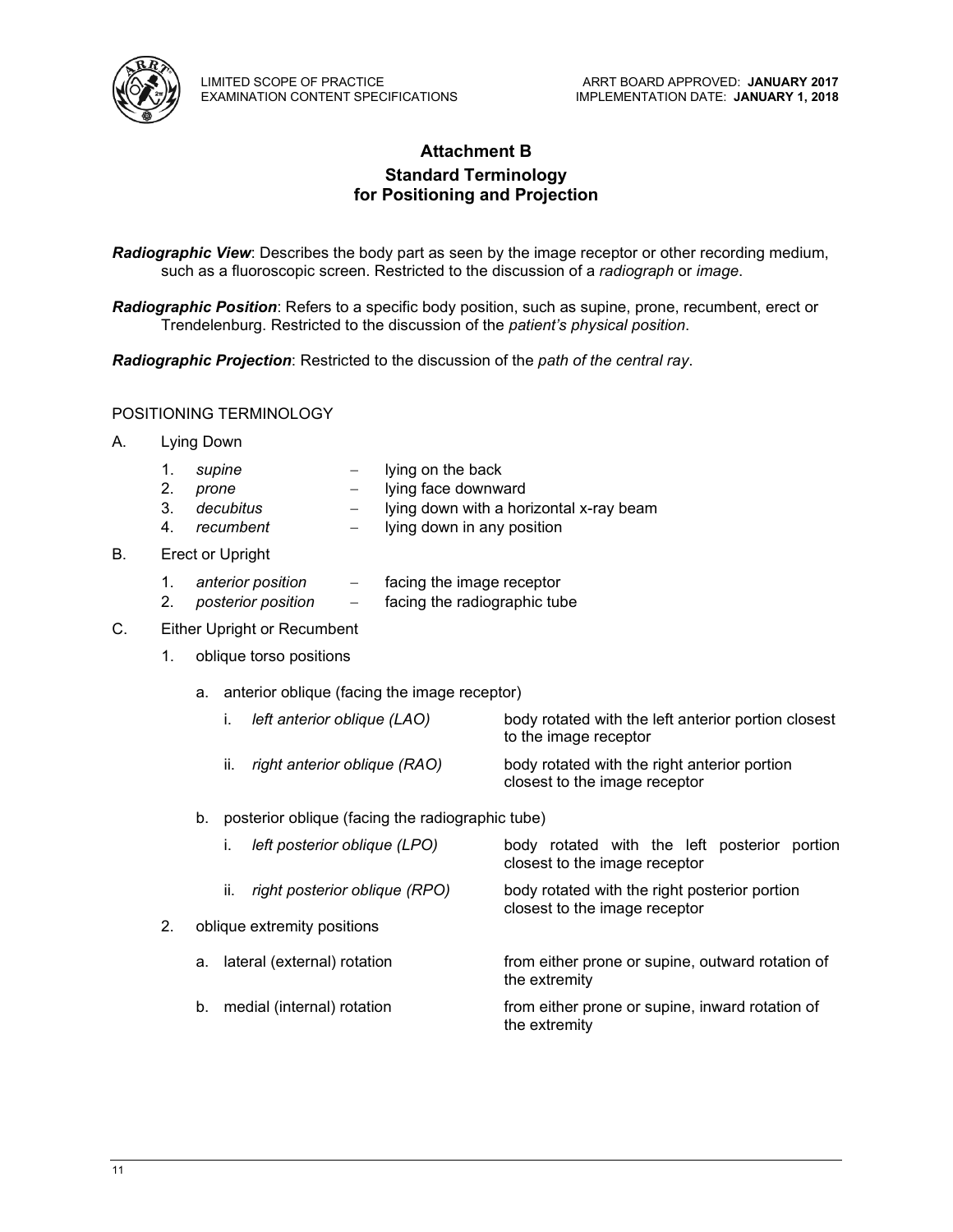

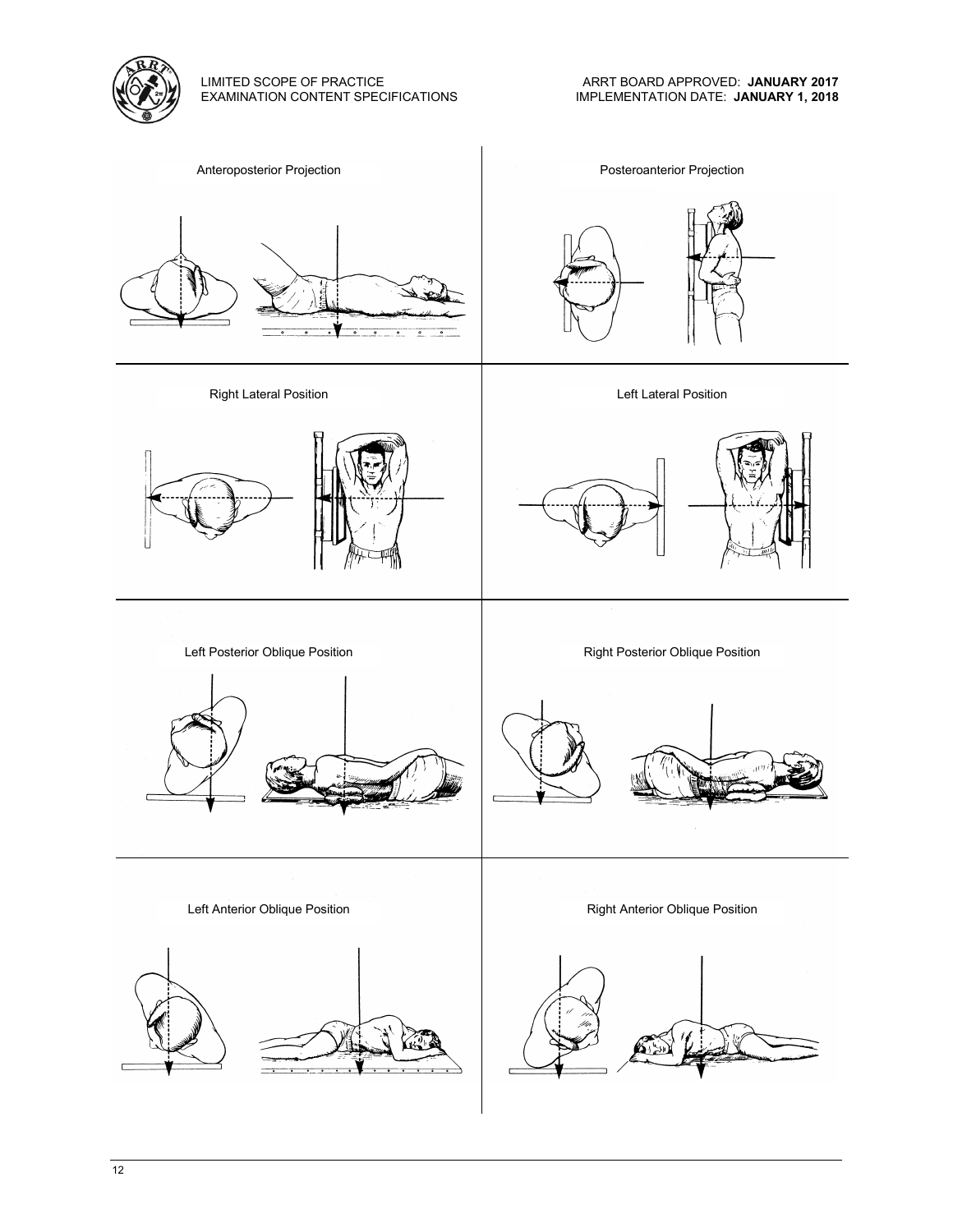

# **Attachment C ARRT Standard Definitions**

| Digital Radiography       | Digital Radiography includes both computed radiography and direct radiography.                                                                                                                                                                                                                                                                                                 |
|---------------------------|--------------------------------------------------------------------------------------------------------------------------------------------------------------------------------------------------------------------------------------------------------------------------------------------------------------------------------------------------------------------------------|
|                           | Computed Radiography (CR) systems use storage phosphors to temporarily store energy<br>representing the image signal. The phosphor then undergoes a process to extract the<br>latent image.                                                                                                                                                                                    |
|                           | <b>Direct Radiography (DR)</b> systems have detectors that directly capture and readout an<br>electronic image signal.                                                                                                                                                                                                                                                         |
| <b>Spatial Resolution</b> | The sharpness of the structural edges recorded in the image.                                                                                                                                                                                                                                                                                                                   |
| <b>Receptor Exposure</b>  | The amount of radiation striking the image receptor.                                                                                                                                                                                                                                                                                                                           |
| <b>Brightness</b>         | Brightness is the measurement of the luminance of an area in a radiographic image<br>displayed on a monitor. It is calibrated in units of candela (cd) per square meter.                                                                                                                                                                                                       |
| Contrast                  | Contrast is the visible difference between any two selected areas of brightness levels<br>within the displayed radiographic image. It is determined primarily by the processing<br>algorithm (mathematical codes used by the software to provide the desired image<br>appearance). The default algorithm determines the initial processing codes applied to the<br>image data. |
|                           | Grayscale refers to the number of brightness levels (or gray shades) visible on an image<br>and is linked to the bit depth of the system.                                                                                                                                                                                                                                      |
|                           | Long Scale is the term used when slight differences between gray shades are present<br>(low contrast) but the total number of gray shades is great.                                                                                                                                                                                                                            |
|                           | Short Scale is the term used when considerable or major differences between gray<br>shades are present (high contrast) but the total number of gray shades is small.                                                                                                                                                                                                           |
| Dynamic Range             | The range of exposures that may be captured by a detector.                                                                                                                                                                                                                                                                                                                     |
| <b>Receptor Contrast</b>  | The fixed characteristic of the receptor. Most digital receptors have an essentially linear<br>response to exposure. This is impacted by contrast resolution (the smallest exposure<br>change or signal difference that can be detected). Ultimately, contrast resolution is limited<br>by the quantization (number of bits per pixel) of the analog-to-digital convertor.     |
| <b>Exposure Latitude</b>  | The range of exposures which produces quality images at appropriate patient dose.                                                                                                                                                                                                                                                                                              |
| <b>Subject Contrast</b>   | The magnitude of the signal difference in the remnant beam as a result of the different<br>absorption characteristics of the tissues and structures making up that part.                                                                                                                                                                                                       |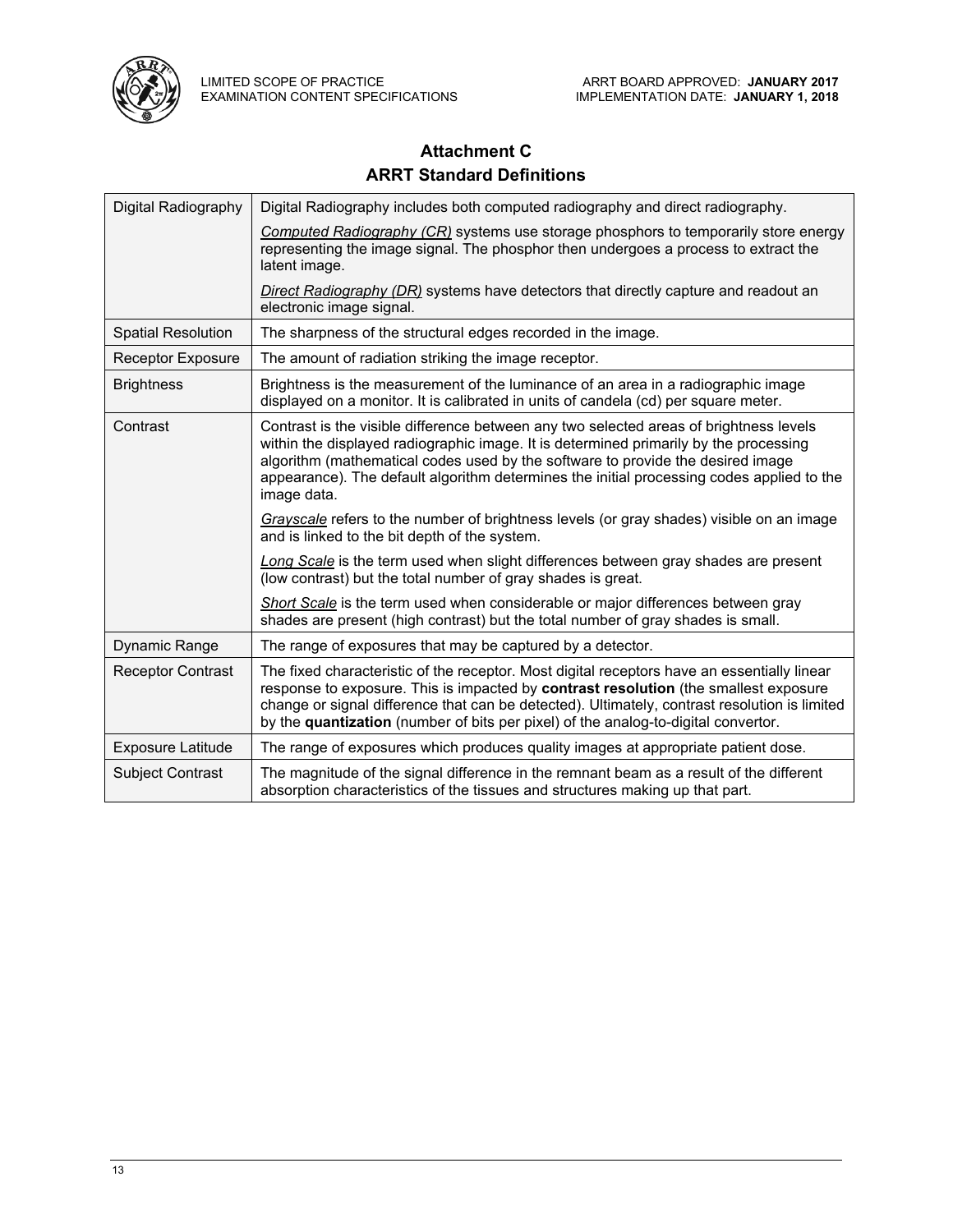

# **Attachment D**

# **Task Inventory for Limited Scope of Practice in Radiography Examination**

| <b>Activity</b> |                                                                                                                                                              | <b>Content Categories</b><br>Legend: PC = Patient Care,<br>S = Safety, IP = Image Production,<br>$P =$ Procedures |
|-----------------|--------------------------------------------------------------------------------------------------------------------------------------------------------------|-------------------------------------------------------------------------------------------------------------------|
| 1.              | Confirm patient's identity.                                                                                                                                  | PC.1.A.2.A., PC.1.B., IP.1.D.                                                                                     |
| 2.              | Evaluate patient's ability to understand and comply with<br>requirements for the requested examination.                                                      | PC.1.B.                                                                                                           |
| 3.              | Obtain pertinent medical history.                                                                                                                            | PC.1.A.2.A., PC.1.B.                                                                                              |
| 4.              | Manage complex interpersonal interactions within the workplace in<br>an effective manner.                                                                    | PC.1.B.2.                                                                                                         |
| 5.              | Review imaging examination request to verify accuracy and<br>completeness of information (e.g., patient history, clinical diagnosis,<br>physician's orders). | PC.1.A.2.A.                                                                                                       |
| 6.              | Respond as appropriate to imaging study inquiries from patients.                                                                                             | PC.1.B.                                                                                                           |
| 7.              | Assume responsibility for medical equipment attached to<br>patients (e.g., IVs, oxygen) during the imaging procedures.                                       | PC.1.C.2.                                                                                                         |
| 8.              | Follow environmental protection standards for handling and disposing<br>of bio-hazardous materials (e.g., sharps, blood, and body fluids).                   | PC.1.E.3.E.                                                                                                       |
| 9.              | Provide for patient safety, comfort, and modesty.                                                                                                            | PC.1.A., PC.1.C.                                                                                                  |
| 10.             | Notify appropriate personnel of adverse events or incidents (e.g.,<br>patient fall, wrong patient imaged).                                                   | PC.1.A.2.A., PC.1.C.3.,<br>IP.1.D.                                                                                |
| 11.             | Communicate scheduling delays to waiting patients.                                                                                                           | PC.1.B.                                                                                                           |
| 12.             | Demonstrate and promote professional and ethical behavior.                                                                                                   | PC.1.A., PC.1.B.                                                                                                  |
| 13.             | Verify informed consent as necessary.                                                                                                                        | PC.1.A.1.A., PC.1.B.                                                                                              |
| 14.             | Communicate relevant information to others (e.g., M.D.s, RNs, other<br>radiology personnel).                                                                 | PC.1.A., PC.1.B.,<br>PC.1.C.3.D.                                                                                  |
| 15.             | Explain procedure instructions to patient or patient's family.                                                                                               | PC.1.B.3.                                                                                                         |
| 16.             | Practice Standard Precautions.                                                                                                                               | PC.1.E.3.                                                                                                         |
| 17.             | Follow appropriate procedures when caring for patients with<br>communicable diseases.                                                                        | PC.1.E.3., PC.1.E.4.,<br>PC.1.E.5.                                                                                |
| 18.             | Use immobilization devices, as needed, to prevent patient movement<br>and/or ensure patient safety.                                                          | PC.1.A.2.D., P.                                                                                                   |
| 19.             | Use proper body mechanics when assisting a patient.                                                                                                          | PC.1.C.1.A.                                                                                                       |
| 20.             | Use patient transfer devices when needed.                                                                                                                    | PC.1.C.1.B.                                                                                                       |
| 21.             | Use sterile or aseptic technique when indicated.                                                                                                             | PC.1.E.2.                                                                                                         |
| 22.             | Follow environmental protection standards for handling hazardous<br>materials.                                                                               | PC.1.F.                                                                                                           |
| 23.             | Obtain vital signs.                                                                                                                                          | PC.1.C.3.A.                                                                                                       |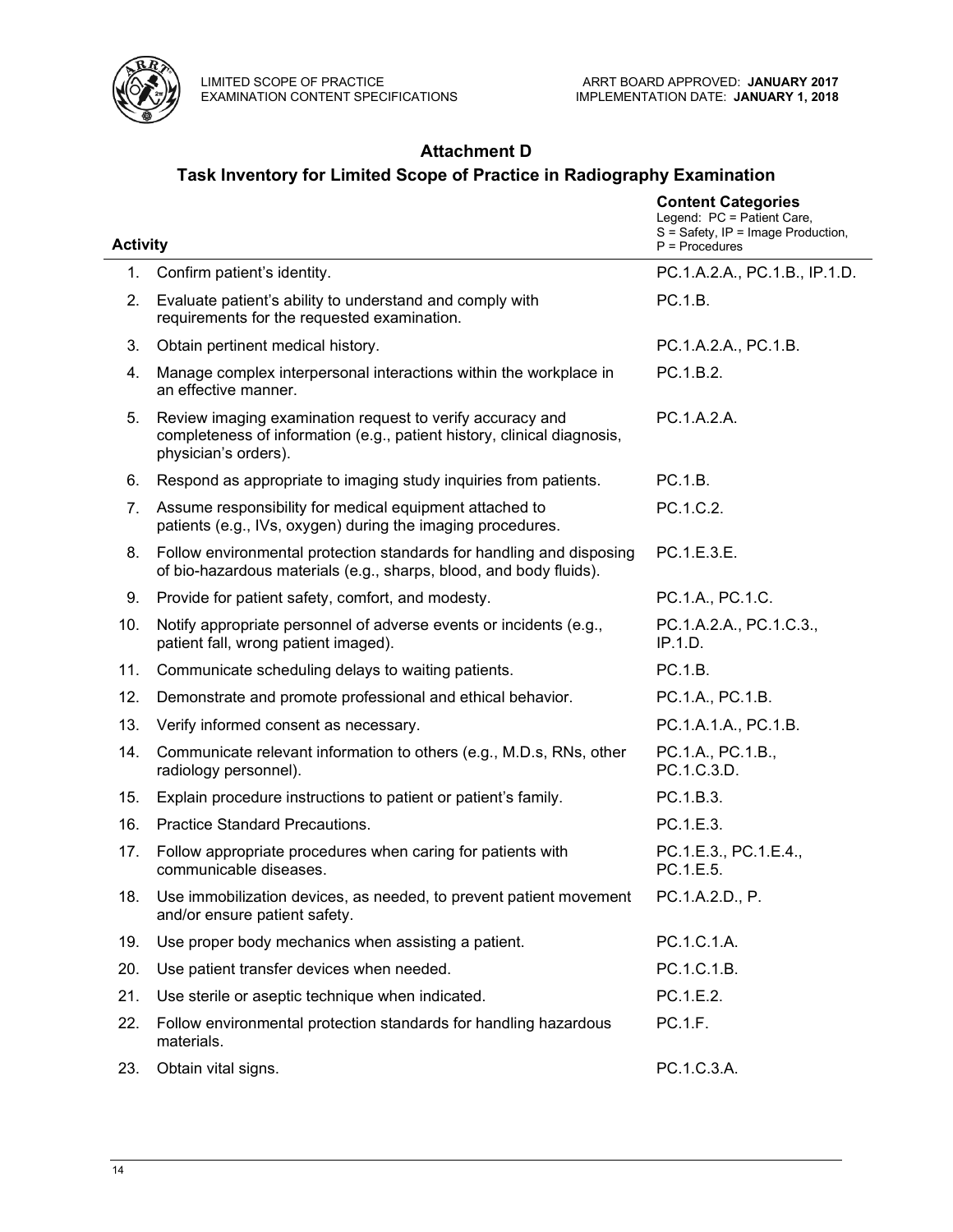

|                 |                                                                                                                                                                                                                                      | <b>Content Categories</b><br>Legend: PC = Patient Care,<br>S = Safety, IP = Image Production, |
|-----------------|--------------------------------------------------------------------------------------------------------------------------------------------------------------------------------------------------------------------------------------|-----------------------------------------------------------------------------------------------|
| <b>Activity</b> |                                                                                                                                                                                                                                      | $P =$ Procedures                                                                              |
| 24.             | Recognize and communicate the need for prompt medical attention.                                                                                                                                                                     | PC.1.C.3., PC.1.D.                                                                            |
| 25.             | Administer emergency care.                                                                                                                                                                                                           | PC.1.C.2., PC.1.C.3., PC.1.D.                                                                 |
| 26.             | Explain post-procedural instructions to patient or patient's family.                                                                                                                                                                 | PC.1.B.3.                                                                                     |
| 27.             | Maintain confidentiality of patient information.                                                                                                                                                                                     | PC.1.A.1.B., PC.1.A.3.                                                                        |
| 28.             | Clean, disinfect, or sterilize facilities and equipment, and dispose of<br>contaminated items in preparation for next examination.                                                                                                   | PC.1.E.2., PC.1.E.3.                                                                          |
| 29.             | Document required information on patient's medical record<br>(e.g., imaging procedure documentation, images).<br>a. On paper<br>b. Electronically                                                                                    | PC.1.B.1.A., PC.1.C.3.D.,<br>IP.1.D., IP.2.B.6.                                               |
| 30.             | Evaluate the need for and use of protective shielding.                                                                                                                                                                               | S.2.A.2., S.2.B.3.                                                                            |
| 31.             | Take appropriate precautions to minimize radiation exposure to the<br>patient.                                                                                                                                                       | S.2.A.                                                                                        |
| 32.             | Question female patient of child-bearing age about date of last<br>menstrual period or possible pregnancy and take appropriate action<br>(e.g., document response, contact physician).                                               | PC.1.B., S.1.B.5., S.1.B.6.                                                                   |
| 33.             | Restrict beam to the anatomical area of interest.                                                                                                                                                                                    | S.2.A.3., IP.1.A.1.G.,<br>IP.1.A.2.G.                                                         |
| 34.             | Set technical factors to produce diagnostic images and adhere to<br>ALARA.                                                                                                                                                           | S.2.A., IP.1.A., IP.1.B.                                                                      |
| 35.             | Document radiographic procedure dose.                                                                                                                                                                                                | S.2.A.6., IP.2.B.6.E.                                                                         |
| 36.             | Prevent all unnecessary persons from remaining in area during x-ray<br>exposure.                                                                                                                                                     | S.2.B.4.B.                                                                                    |
| 37.             | Take appropriate precautions to minimize occupational radiation<br>exposure.                                                                                                                                                         | S.2.B.                                                                                        |
| 38.             | Advocate radiation safety and protection.                                                                                                                                                                                            | S.1.B., S.2.A., S.2.B.4.B.                                                                    |
| 39              | Describe the potential risk of radiation exposure when asked.                                                                                                                                                                        | PC.1.B.3., S.1.B.                                                                             |
| 40.             | Wear a personnel monitoring device while on duty.                                                                                                                                                                                    | S.2.B.4.A.                                                                                    |
| 41.             | Evaluate individual occupational exposure reports to determine if<br>values for the reporting period are within established limits.                                                                                                  | S.2.B.4.B.                                                                                    |
| 42.             | Determine appropriate exposure factors using the following:<br>a. Fixed kVp technique chart<br>b. Variable kVp technique chart<br>c. Calipers (to determine patient thickness for exposure)<br>d. Anatomically programmed technique* | IP.1.A., IP.1.B.                                                                              |

\* Applies to specific modules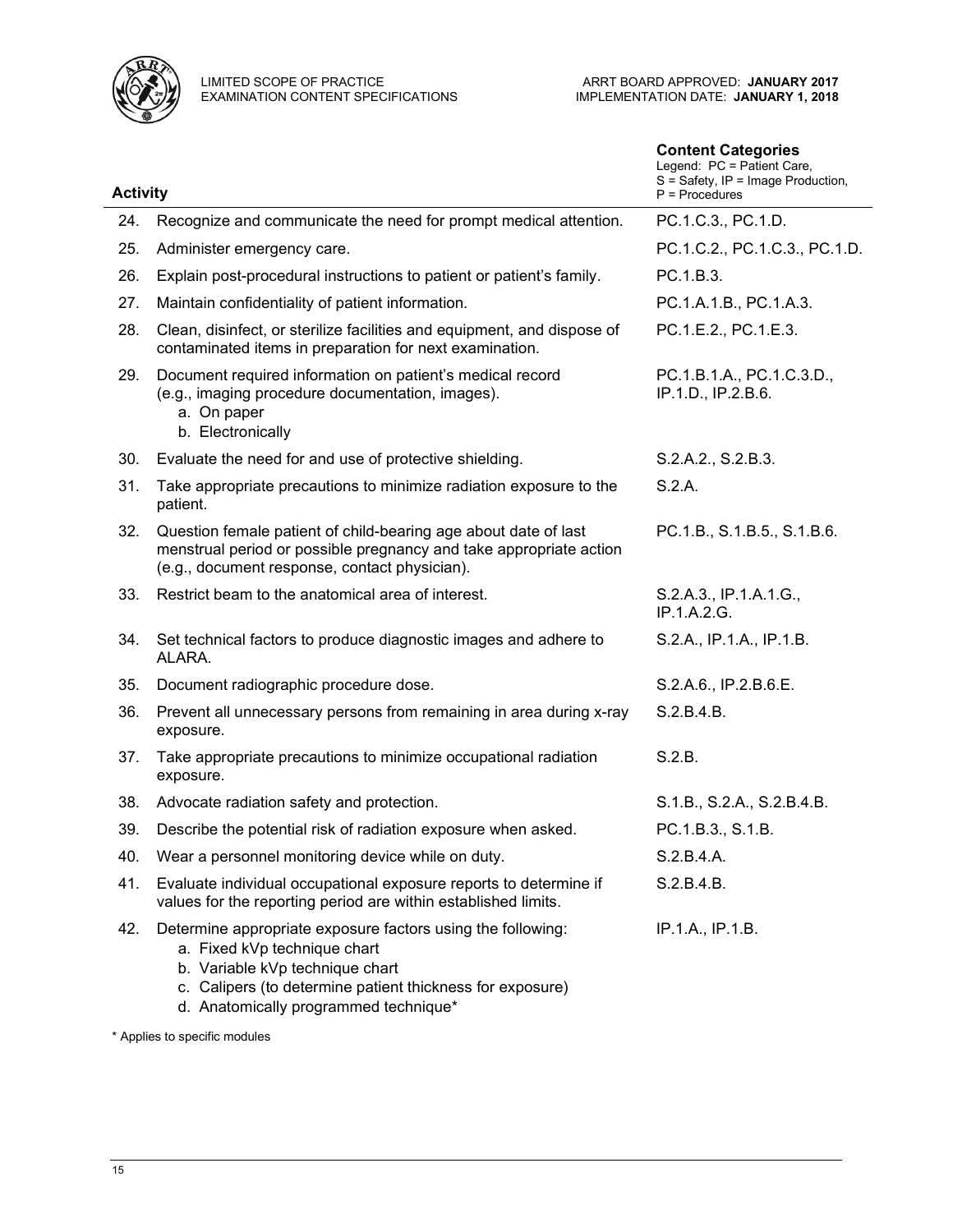

| <b>Activity</b> |                                                                                                                                                                                                                                                                                                                                                                            | <b>Content Categories</b><br>Legend: PC = Patient Care,<br>S = Safety, IP = Image Production,<br>$P = Procedures$ |
|-----------------|----------------------------------------------------------------------------------------------------------------------------------------------------------------------------------------------------------------------------------------------------------------------------------------------------------------------------------------------------------------------------|-------------------------------------------------------------------------------------------------------------------|
| 43.             | Select radiographic exposure factors.<br>a. Automatic Exposure Control (AEC)*<br>b. kVp and mAs (manual)                                                                                                                                                                                                                                                                   | IP.1.A., IP.1.B., IP.1.C.                                                                                         |
| 44.             | Operate radiographic unit and accessories including:<br>a. Fixed unit<br>b. Mobile unit (portable)                                                                                                                                                                                                                                                                         | IP.2.A.1., IP.2.A.2., IP.2.A.3.                                                                                   |
| 45.             | Operate electronic imaging and record keeping devices including:<br>a. Computed radiography (CR) with photostimulable storage<br>phosphor (PSP) plates<br>b. Direct radiography (DR)<br>c. Picture archiving and communication system (PACS)<br>d. Hospital information system (HIS)<br>e. Radiology information system (RIS)<br>f. Electronic medical record (EMR) system | IP.2.A.3., IP.2.B.                                                                                                |
| 46.             | Modify technical factors to correct for noise in a digital image.                                                                                                                                                                                                                                                                                                          | IP.1.D.3.B., IP.2.C.                                                                                              |
| 47.             | Remove all radiopaque materials from patient or table that could<br>interfere with the image (e.g., clothing removal, jewelry removal).                                                                                                                                                                                                                                    | PC.1.B.3.A., IP.2.C.8.                                                                                            |
| 48.             | Perform post-processing on digital images in preparation for<br>interpretation.                                                                                                                                                                                                                                                                                            | IP.2.B.4.                                                                                                         |
| 49.             | Use radiopaque anatomical side markers at the time of image<br>acquisition.                                                                                                                                                                                                                                                                                                | IP.1.E., IP.2.C.7.                                                                                                |
| 50.             | Add electronic annotations on digital images to indicate position or<br>other relevant information (e.g., time, upright, decubitus, post-void).                                                                                                                                                                                                                            | PC.1.A.2.E., IP.1.E., IP.2.C.7.                                                                                   |
| 51.             | Select equipment and accessories (e.g., grid*, compensating filter*,<br>shielding) for the examination requested.                                                                                                                                                                                                                                                          | S.2.A.2., P.                                                                                                      |
| 52.             | Explain breathing instructions prior to making the exposure.*                                                                                                                                                                                                                                                                                                              | PC.1.B.3.A., IP.1.A.3.H., P.                                                                                      |
| 53.             | Position patient to demonstrate the desired anatomy using anatomical<br>landmarks.                                                                                                                                                                                                                                                                                         | Р.                                                                                                                |
| 54.             | Modify exposure factors for circumstances such as involuntary<br>motion, casts and splints*, pathological conditions, or patient's<br>inability to cooperate.                                                                                                                                                                                                              | IP.1.A.3.H., IP.1.A.3.J.,<br>IP.1.B., P.                                                                          |
| 55.             | Verify accuracy of patient identification on image.                                                                                                                                                                                                                                                                                                                        | IP.1.E., IP.2.C.7.                                                                                                |
| 56.             | Evaluate images for diagnostic quality.                                                                                                                                                                                                                                                                                                                                    | IP.2.C., IP.2.D., P.                                                                                              |
| 57.             | Respond appropriately to digital exposure indicator values.                                                                                                                                                                                                                                                                                                                | IP.2.C.1.                                                                                                         |
| 58.             | Determine corrective measures if image is not of diagnostic quality<br>and take appropriate action.                                                                                                                                                                                                                                                                        | IP.2.C., P.                                                                                                       |
| 59.             | Identify image artifacts and make appropriate corrections as needed.                                                                                                                                                                                                                                                                                                       | IP.2.C.8.                                                                                                         |
| 60.             | Store and handle image receptor in a manner which will reduce the<br>possibility of artifact production.                                                                                                                                                                                                                                                                   | IP.2.C.8., IP.2.C.9., IP.2.D.3.                                                                                   |

\* Applies to specific module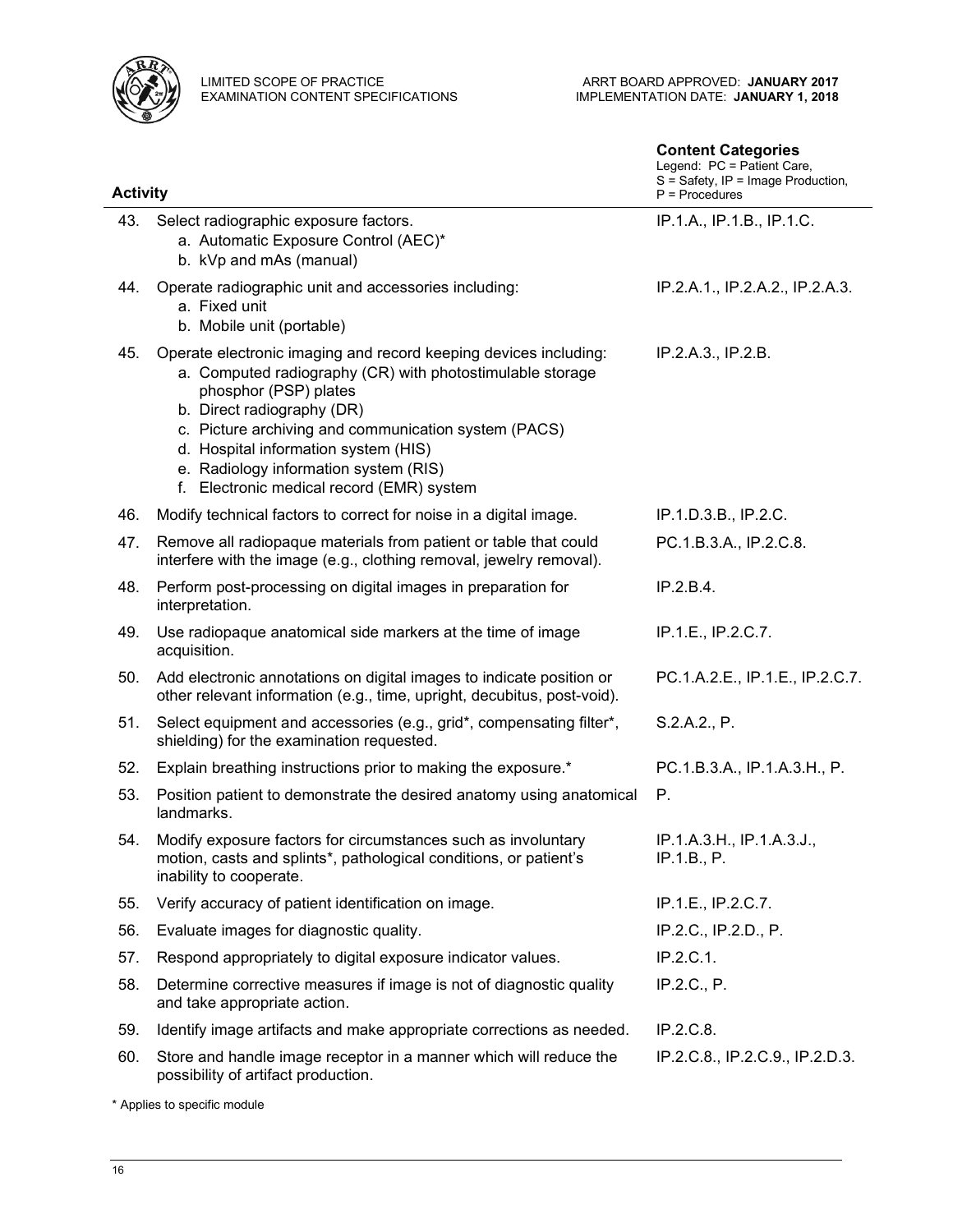

|                 |                                                                                                                                                                                                                                     | <b>Content Categories</b><br>Legend: PC = Patient Care,<br>S = Safety, IP = Image Production, |
|-----------------|-------------------------------------------------------------------------------------------------------------------------------------------------------------------------------------------------------------------------------------|-----------------------------------------------------------------------------------------------|
| <b>Activity</b> |                                                                                                                                                                                                                                     | $P =$ Procedures                                                                              |
| 61.             | Visually inspect, recognize, and report malfunctions in the imaging<br>unit and accessories.                                                                                                                                        | IP.2.C.8., IP.2.D.2.                                                                          |
| 62.             | Recognize the need for periodic maintenance and evaluation of<br>radiographic equipment affecting image quality and radiation safety<br>(e.g., shielding, image display monitor, light field, central ray detector<br>calibration). | IP.2.D.                                                                                       |
| 63.             | Perform routine maintenance on digital equipment including:<br>a. Detector calibration<br>b. CR plate erasure<br>c. Equipment cleanliness<br>d. Test images                                                                         | IP.2.D.3.                                                                                     |
| 64.             | Adapt radiographic procedures for patient condition (e.g., age, size,<br>trauma, pathology) and location (e.g., mobile, surgical, isolation).                                                                                       | PC.1.C., PC.1.E., S.2.A.5.,<br>IP.1., P.                                                      |
| 65.             | Select appropriate geometric factors (e.g., SID, OID, focal spot size,<br>tube angle).                                                                                                                                              | IP.1.A.                                                                                       |
|                 | Position patient, x-ray tube, and image receptor to perform the<br>following diagnostic examinations:                                                                                                                               |                                                                                               |
| 66.             | Chest                                                                                                                                                                                                                               | P.1.A.                                                                                        |
| 67.             | Cervical spine                                                                                                                                                                                                                      | P.4.A.                                                                                        |
| 68.             | Thoracic spine                                                                                                                                                                                                                      | P.4.B.                                                                                        |
| 69.             | Scoliosis series                                                                                                                                                                                                                    | P.4.E.                                                                                        |
| 70.             | Lumbar spine                                                                                                                                                                                                                        | P.4.C.                                                                                        |
| 71.             | Sacrum/coccyx                                                                                                                                                                                                                       | P.4.D.                                                                                        |
| 72.             | Sacroiliac joints                                                                                                                                                                                                                   | P.4.D.                                                                                        |
| 73.             | Skull                                                                                                                                                                                                                               | P.3.A.                                                                                        |
| 74.             | Facial bones                                                                                                                                                                                                                        | P.3.C.                                                                                        |
| 75.             | Nasal bones                                                                                                                                                                                                                         | P.3.C.                                                                                        |
| 76.             | Orbits                                                                                                                                                                                                                              | P.3.C.                                                                                        |
| 77.             | Paranasal sinuses                                                                                                                                                                                                                   | P.3.B.                                                                                        |
| 78.             | Toes                                                                                                                                                                                                                                | P.2.A., P.5.A.                                                                                |
| 79.             | Foot                                                                                                                                                                                                                                | P.2.A., P.5.A.                                                                                |
| 80.             | Calcaneus                                                                                                                                                                                                                           | P.2.A., P.5.C.                                                                                |
| 81.             | Ankle                                                                                                                                                                                                                               | P.2.A., P.5.B.                                                                                |
| 82.             | Tibia/fibula                                                                                                                                                                                                                        | P.2.A.                                                                                        |

\* Applies to specific modules